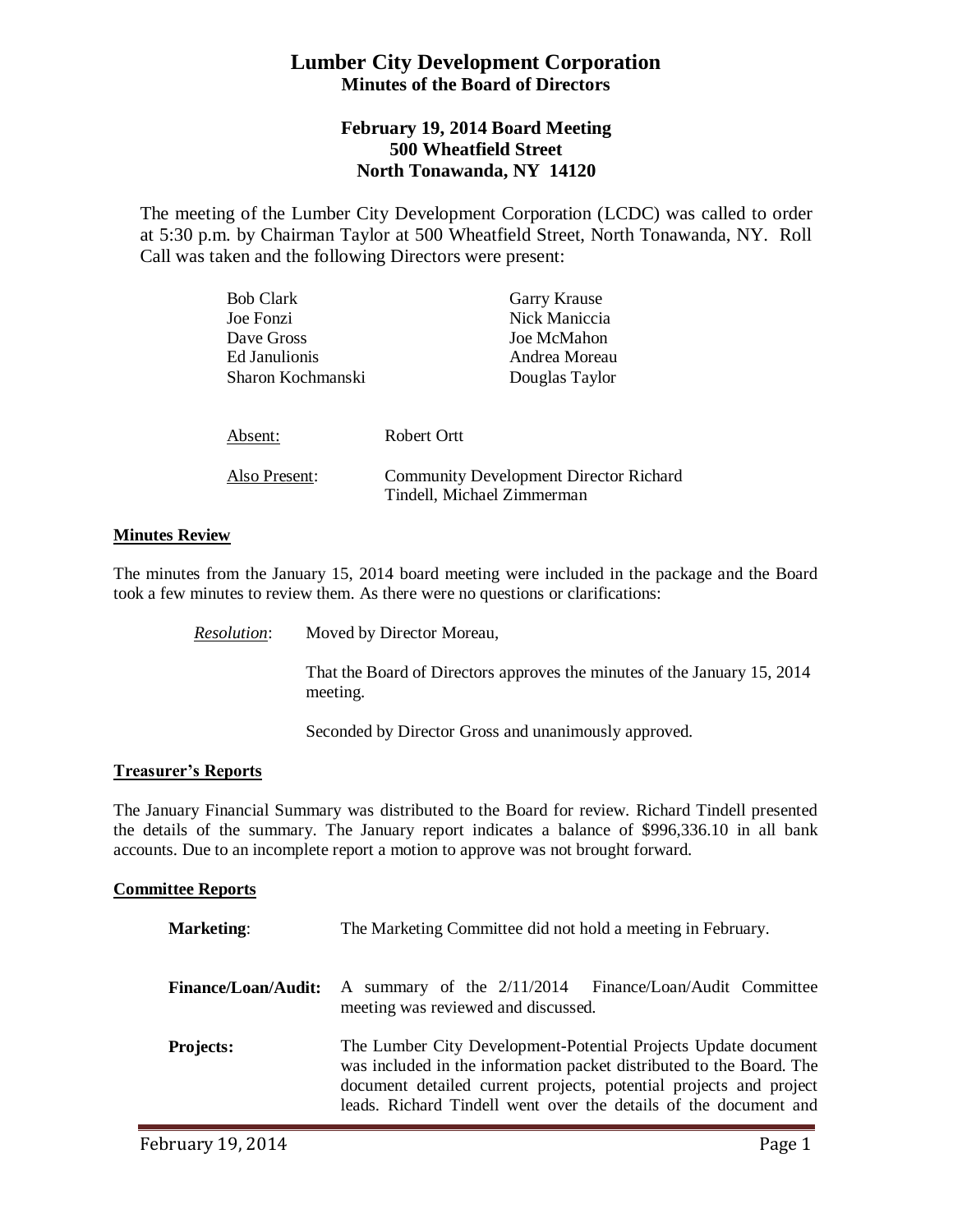answered all questions.

**Personnel:** Personnel Committee Chair Kochmanski discussed the details of the resignation of the LCDC Bookkeeper.

Governance: The Governance Committee did not hold a meeting.

### **Old Business:**

**Loan Closed 62-64 Webster Street:** Richard Tindell informed the board that the loan closed on February 18, 2014 for the 62-64 Webster Street Project.

**2013 NYS CFA grants:** Richard Tindell updated the board on the award of grants to the LCDC including funds for the following projects: Gratwick Marina, Oliver Street Improvements, and the extension of the Sweeney bike path.

**Kayak Launches:** Michael Zimmerman informed the board that 3 responses to the engineering services RFP were received and are being reviewed.

**Microenterprise Grant:** Michael Zimmerman informed the board that the funds have not yet been released.

#### **New Business:**

**Bookkeeper Recruitment:** Richard Tindell opened a discussion with the board about the recruitment of a new bookkeeper. The personnel committee reported that resumes have been received and interviews are being coordinated.

**Business Visits/Contacts:** Pioneer Printers, Brenon Landscaping, Riverfront Custom Design, Key Bank, Spier Machinery, Aglade Industries, Marker Systems, Trade Show Display, Durkee Manufacturing, Jaece Industries, Paul Hage/Media, Bob Baker/Suzy Q's

**Other Activities:** 1/21 LCDC Personnel Committee, 1/21, 2/4, 2/18 City Department Heads, 1/22 Buffalo Bolt, 1/27 CDBG regs. Review, 1/27 First Region Forward, 1/28 CDBG Webinar, 1/30 Chamber ED Comm., 2/3 Webster Merchants, 2/5 State of City, 2/11 LCDC Finance/Loan Committee, 2/11, 2/18 City Council

Prepared and submitted \$400,000. CDBG housing rehabilitation grant.

Prepared and submitted grant reimbursements for Remington Lofts.

Prepared and submitted application for National Grid Grant, 62-64 Webster Street

**Riviera Theater:** Mike Zimmerman reported the status of the brownfield project at the Theater. The estimates are over budget and an application for a grant from National Grid will be submitted.